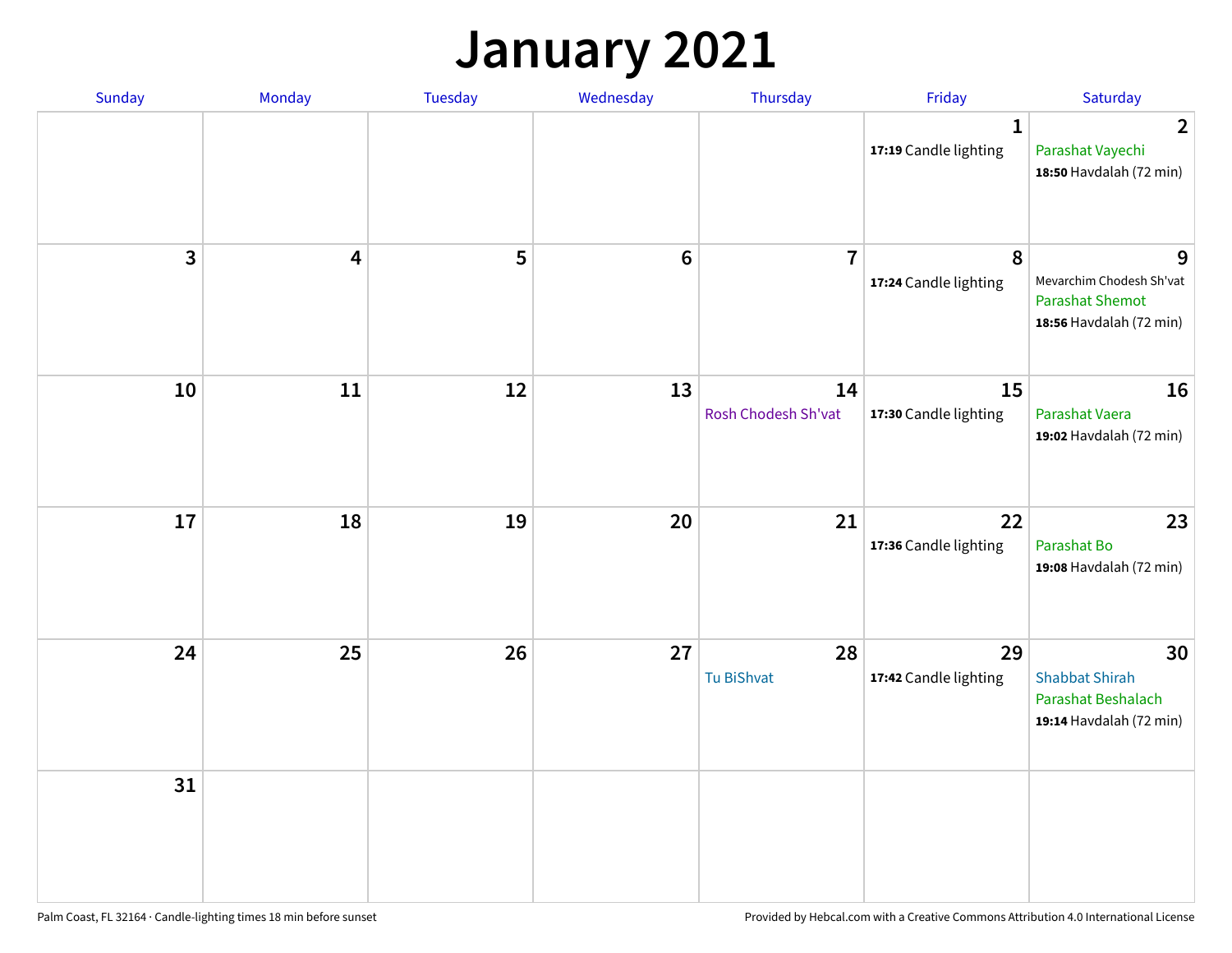# **February 2021**

| <b>Sunday</b>              | Monday       | Tuesday        | Wednesday  | Thursday                                                                                 | Friday                                           | Saturday                                                                                            |
|----------------------------|--------------|----------------|------------|------------------------------------------------------------------------------------------|--------------------------------------------------|-----------------------------------------------------------------------------------------------------|
|                            | $\mathbf{1}$ | $\overline{2}$ | 3          | 4                                                                                        | 5<br>17:48 Candle lighting                       | 6<br>Mevarchim Chodesh Adar<br>Parashat Yitro<br>19:19 Havdalah (72 min)                            |
| $\overline{7}$             | 8            | 9              | 10         | 11                                                                                       | 12<br>Rosh Chodesh Adar<br>17:54 Candle lighting | 13<br><b>Shabbat Shekalim</b><br>Rosh Chodesh Adar<br>Parashat Mishpatim<br>19:25 Havdalah (72 min) |
| 14                         | 15           | 16             | ${\bf 17}$ | 18                                                                                       | 19<br>17:59 Candle lighting                      | 20<br><b>Shabbat Zachor</b><br>Parashat Terumah<br>19:30 Havdalah (72 min)                          |
| 21                         | 22           | 23             | 24         | 25<br>05:44 Fast begins<br><b>Ta'anit Esther</b><br>18:51 Fast ends<br><b>Erev Purim</b> | 26<br>Purim<br>18:04 Candle lighting             | 27<br>Parashat Tetzaveh<br>19:35 Havdalah (72 min)                                                  |
| 28<br><b>Shushan Purim</b> |              |                |            |                                                                                          |                                                  |                                                                                                     |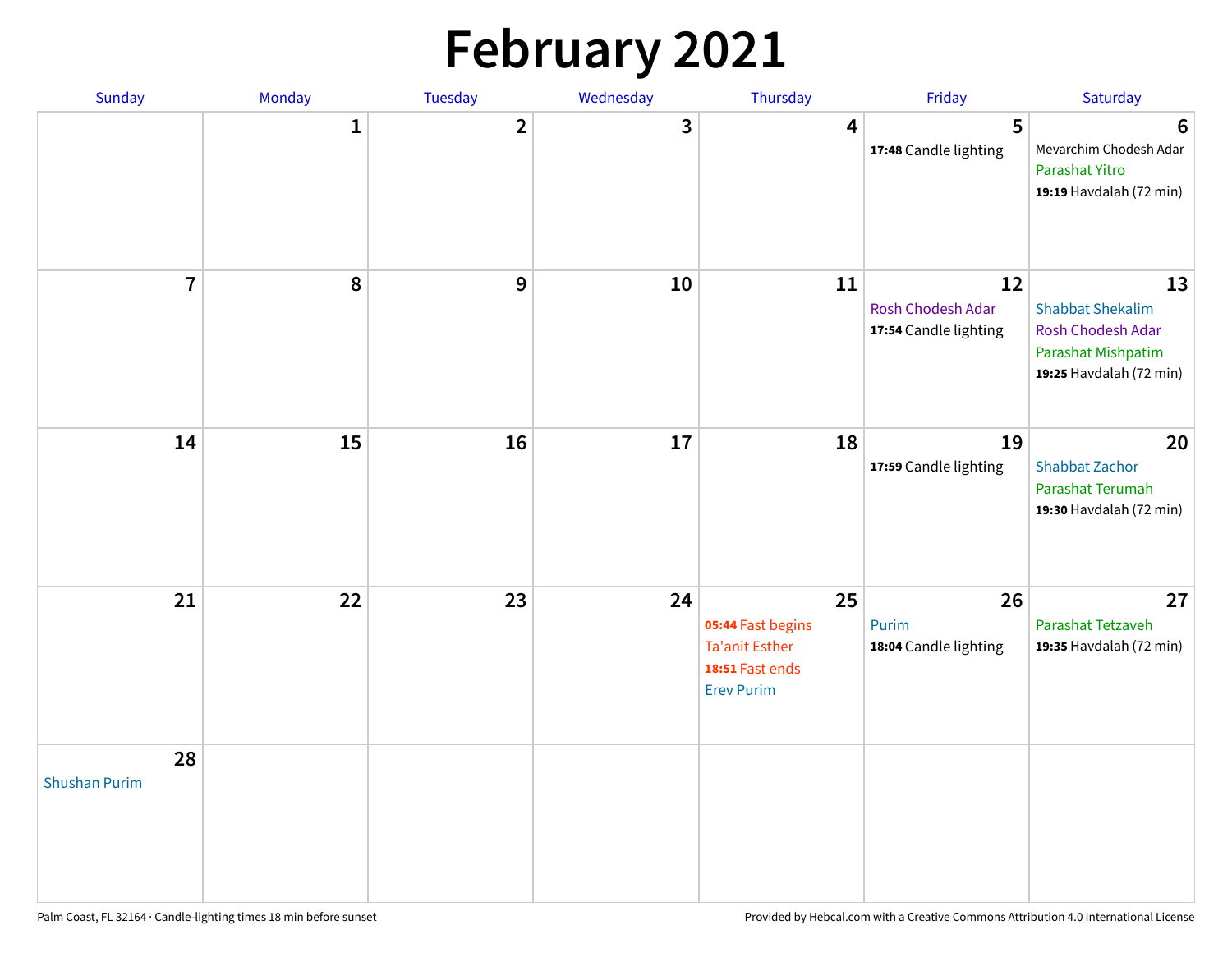## **March 2021**

| Sunday                                  | Monday                                            | Tuesday                 | Wednesday              | Thursday                                                              | Friday                      | Saturday                                                                                                          |
|-----------------------------------------|---------------------------------------------------|-------------------------|------------------------|-----------------------------------------------------------------------|-----------------------------|-------------------------------------------------------------------------------------------------------------------|
|                                         | 1                                                 | $\mathbf{2}$            | 3                      | 4                                                                     | 5<br>18:09 Candle lighting  | $6\phantom{1}6$<br><b>Shabbat Parah</b><br>Parashat Ki Tisa<br>19:40 Havdalah (72 min)                            |
| $\overline{7}$                          | 8                                                 | 9                       | 10                     | 11                                                                    | 12<br>18:13 Candle lighting | 13<br><b>Shabbat HaChodesh</b><br>Mevarchim Chodesh Nisan<br>Parashat Vayakhel-Pekudei<br>19:44 Havdalah (72 min) |
| 14<br><b>Rosh Chodesh Nisan</b>         | 15                                                | 16                      | 17                     | 18                                                                    | 19<br>19:17 Candle lighting | 20<br>Parashat Vayikra<br>20:48 Havdalah (72 min)                                                                 |
| 21                                      | 22                                                | 23<br>Yom HaAliyah      | 24                     | 25<br>06:12 Fast begins<br><b>Ta'anit Bechorot</b><br>20:08 Fast ends | 26<br>19:21 Candle lighting | 27<br><b>Shabbat HaGadol</b><br><b>Erev Pesach</b><br>Parashat Tzav<br>20:53 Candle lighting                      |
| 28<br>Pesach I<br>20:53 Candle lighting | 29<br><b>Pesach II</b><br>20:54 Havdalah (72 min) | 30<br>Pesach III (CH"M) | 31<br>Pesach IV (CH"M) |                                                                       |                             |                                                                                                                   |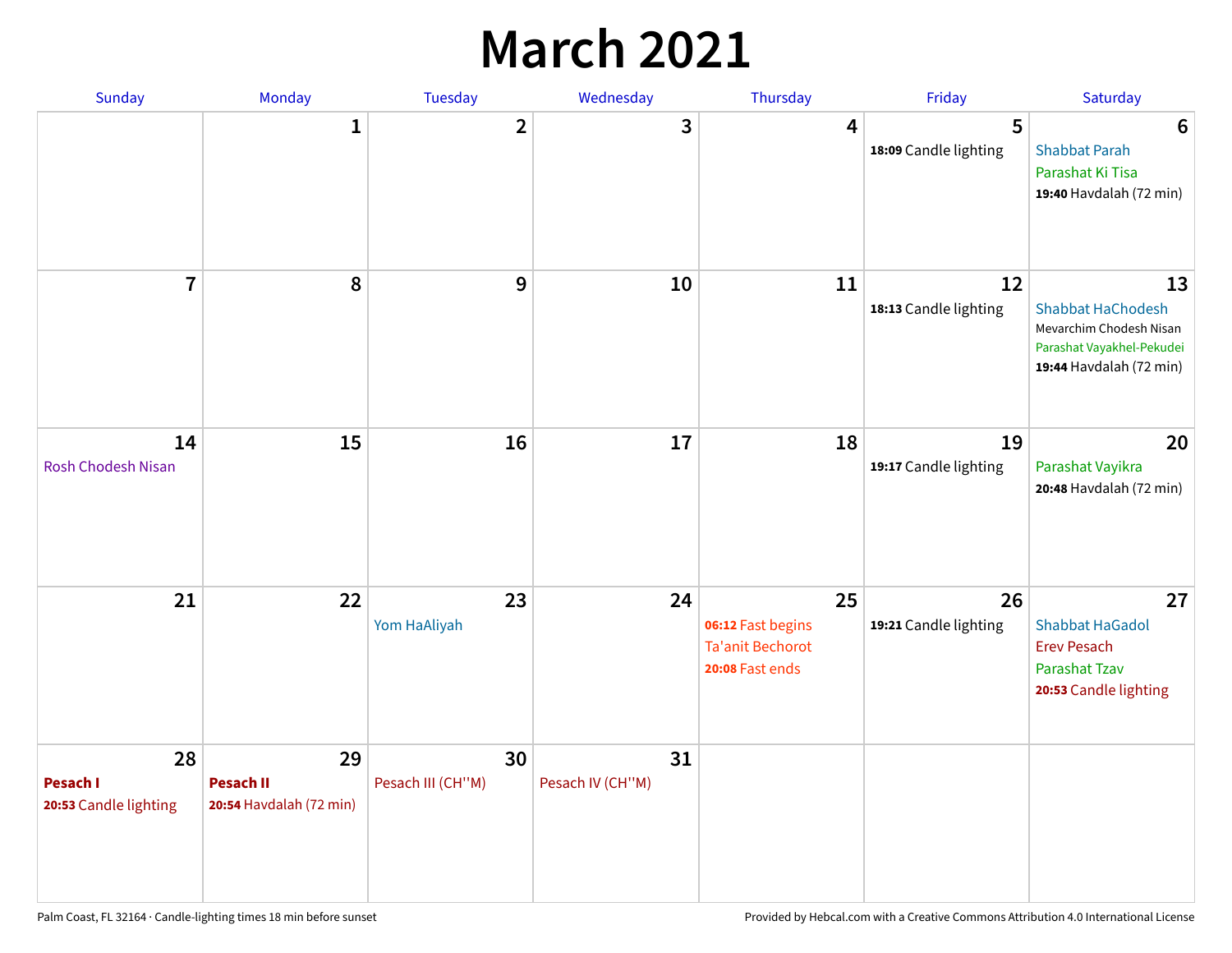# **April 2021**

| Sunday                                             | Monday                    | <b>Tuesday</b>           | Wednesday           | Thursday                        | Friday                                                      | Saturday                                                                    |
|----------------------------------------------------|---------------------------|--------------------------|---------------------|---------------------------------|-------------------------------------------------------------|-----------------------------------------------------------------------------|
|                                                    |                           |                          |                     | $\mathbf{1}$<br>Pesach V (CH"M) | $\overline{2}$<br>Pesach VI (CH"M)<br>19:26 Candle lighting | 3<br><b>Pesach VII</b><br>20:57 Candle lighting                             |
| 4<br><b>Pesach VIII</b><br>20:57 Havdalah (72 min) | 5                         | $6\phantom{1}6$          | $\overline{7}$      | 8<br>Yom HaShoah                | 9<br>19:30 Candle lighting                                  | 10<br>Mevarchim Chodesh Iyyar<br>Parashat Shmini<br>21:01 Havdalah (72 min) |
| 11                                                 | 12<br>Rosh Chodesh Iyyar  | 13<br>Rosh Chodesh Iyyar | 14<br>Yom HaZikaron | 15<br>Yom HaAtzma'ut            | 16<br>19:34 Candle lighting                                 | 17<br>Parashat Tazria-Metzora<br>21:05 Havdalah (72 min)                    |
| 18                                                 | 19                        | 20                       | 21                  | 22                              | 23<br>19:38 Candle lighting                                 | 24<br>Parashat Achrei Mot-Kedoshim<br>21:09 Havdalah (72 min)               |
| 25                                                 | 26<br><b>Pesach Sheni</b> | 27                       | 28                  | 29                              | 30<br>Lag BaOmer<br>19:43 Candle lighting                   |                                                                             |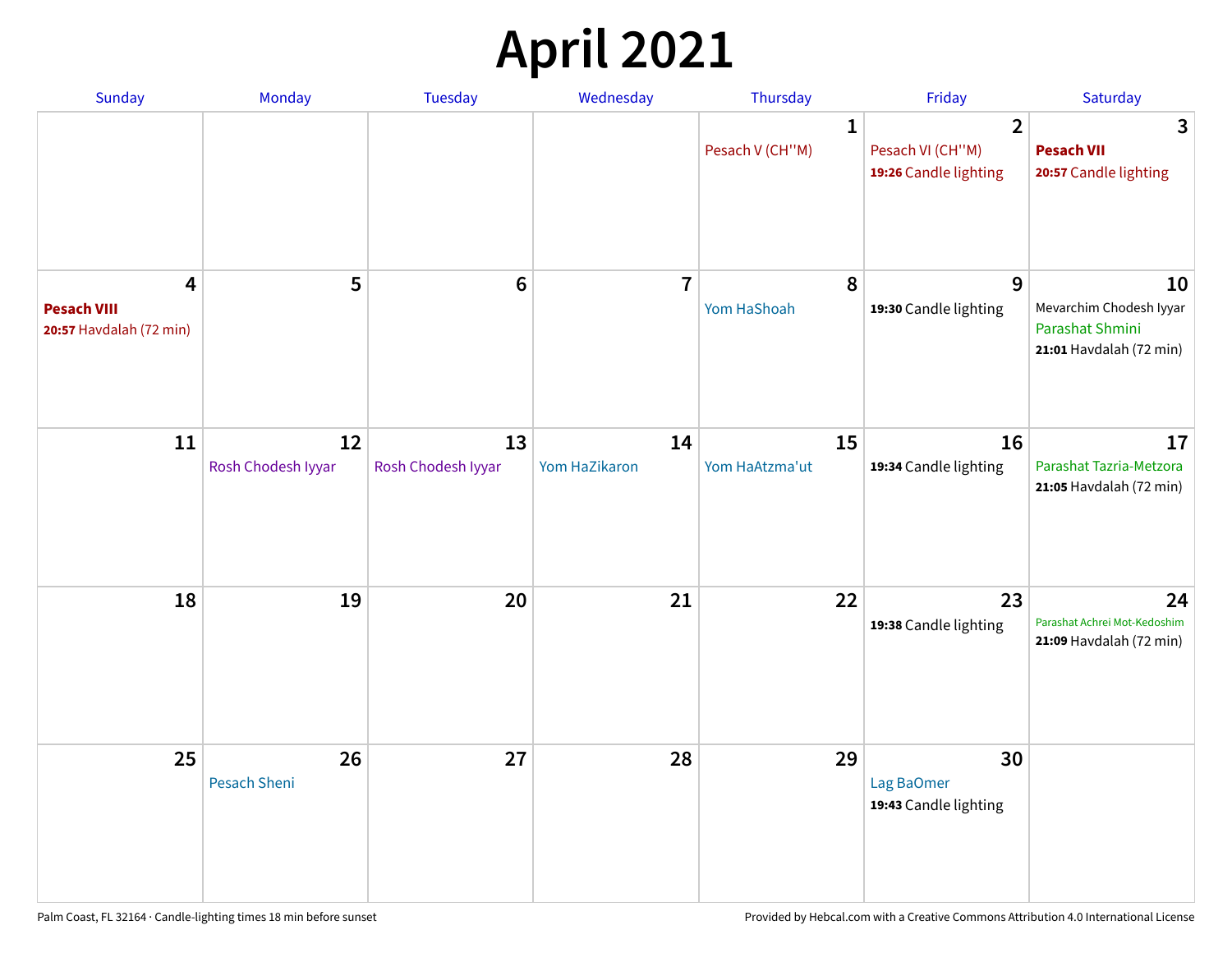#### **May 2021**

| Sunday                                             | Monday                                          | Tuesday                                            | Wednesday                       | Thursday       | Friday                                  | Saturday                                                                             |
|----------------------------------------------------|-------------------------------------------------|----------------------------------------------------|---------------------------------|----------------|-----------------------------------------|--------------------------------------------------------------------------------------|
|                                                    |                                                 |                                                    |                                 |                |                                         | 1<br><b>Parashat Emor</b><br>21:14 Havdalah (72 min)                                 |
| $\overline{2}$                                     | $\overline{3}$                                  | 4                                                  | 5                               | $6\phantom{1}$ | $\overline{7}$<br>19:47 Candle lighting | 8<br>Mevarchim Chodesh Sivan<br>Parashat Behar-Bechukotai<br>21:18 Havdalah (72 min) |
| $\mathbf{9}$                                       | 10<br>Yom Yerushalayim                          | 11                                                 | 12<br><b>Rosh Chodesh Sivan</b> | 13             | 14<br>19:51 Candle lighting             | 15<br>Parashat Bamidbar<br>21:23 Havdalah (72 min)                                   |
| 16<br><b>Erev Shavuot</b><br>19:53 Candle lighting | 17<br><b>Shavuot I</b><br>21:24 Candle lighting | 18<br><b>Shavuot II</b><br>21:24 Havdalah (72 min) | 19                              | 20             | 21<br>19:56 Candle lighting             | 22<br><b>Parashat Nasso</b><br>21:27 Havdalah (72 min)                               |
| 23                                                 | 24                                              | 25                                                 | 26                              | 27             | 28<br>20:00 Candle lighting             | 29<br>Parashat Beha'alotcha<br>21:31 Havdalah (72 min)                               |
| 30                                                 | 31                                              |                                                    |                                 |                |                                         |                                                                                      |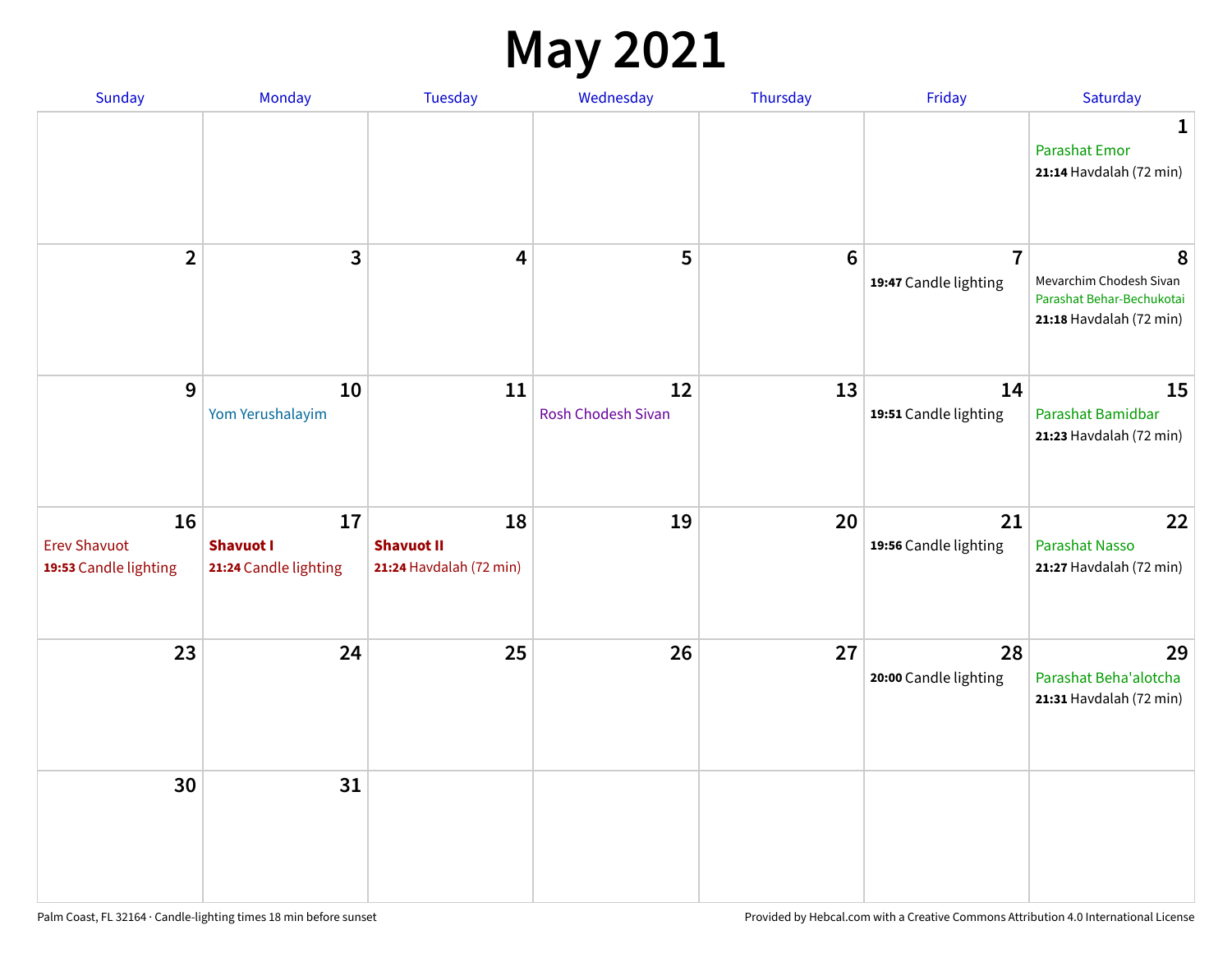#### **June 2021**

| Sunday                                                           | Monday         | Tuesday      | Wednesday               | Thursday                        | Friday                                                   | Saturday                                                                    |
|------------------------------------------------------------------|----------------|--------------|-------------------------|---------------------------------|----------------------------------------------------------|-----------------------------------------------------------------------------|
|                                                                  |                | $\mathbf{1}$ | $\overline{\mathbf{2}}$ | 3                               | 4<br>20:03 Candle lighting                               | 5<br>Mevarchim Chodesh Tamuz<br>Parashat Sh'lach<br>21:34 Havdalah (72 min) |
| $\bf 6$                                                          | $\overline{7}$ | 8            | 9                       | 10<br><b>Rosh Chodesh Tamuz</b> | 11<br><b>Rosh Chodesh Tamuz</b><br>20:06 Candle lighting | 12<br>Parashat Korach<br>21:37 Havdalah (72 min)                            |
| 13                                                               | 14             | 15           | 16                      | 17                              | 18<br>20:09 Candle lighting                              | 19<br>Parashat Chukat<br>21:39 Havdalah (72 min)                            |
| 20                                                               | 21             | 22           | 23                      | 24                              | 25<br>20:10 Candle lighting                              | 26<br><b>Parashat Balak</b><br>21:41 Havdalah (72 min)                      |
| 27<br>05:03 Fast begins<br><b>Tzom Tammuz</b><br>21:02 Fast ends | 28             | 29           | 30                      |                                 |                                                          |                                                                             |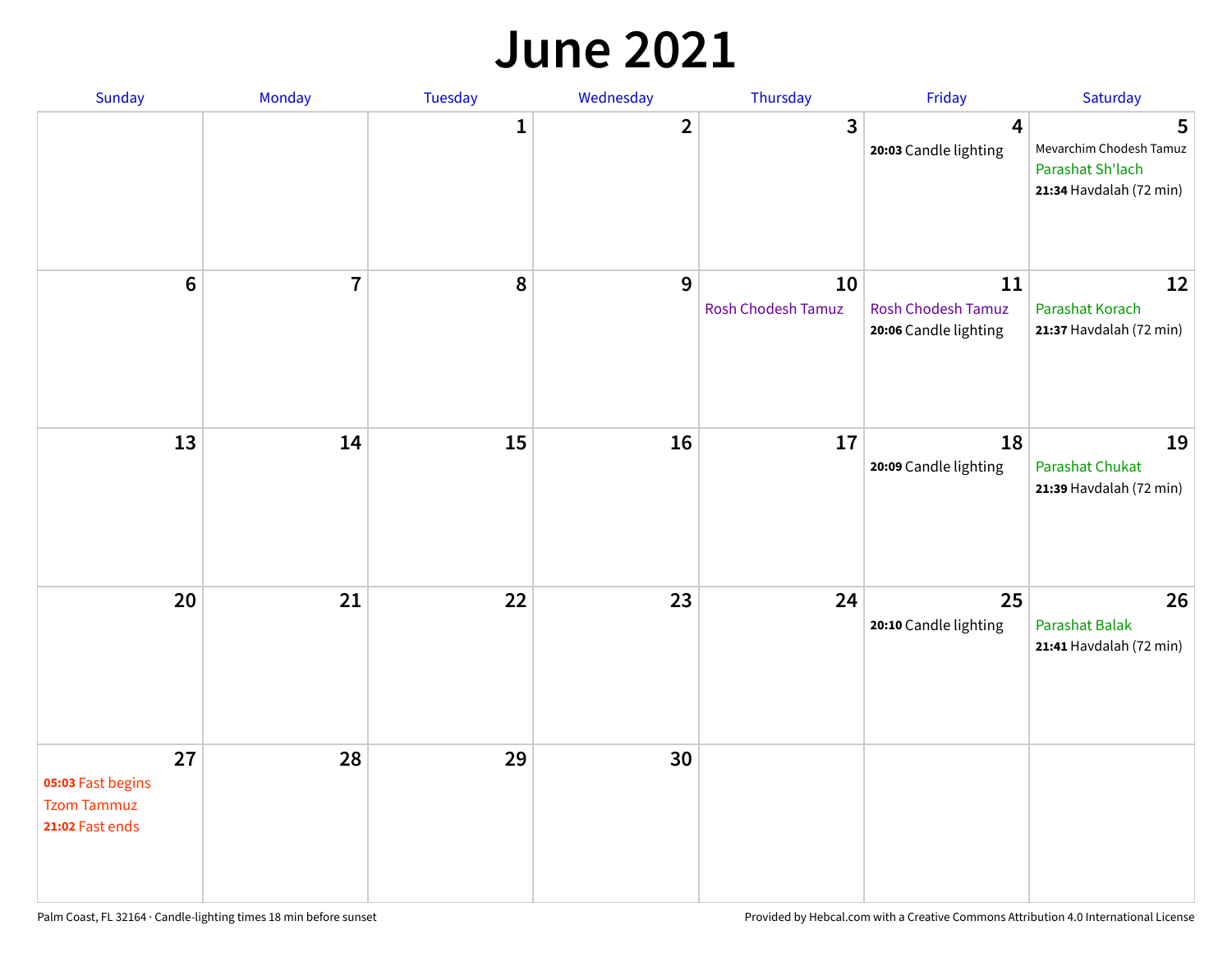## **July 2021**

| <b>Sunday</b>                        | Monday | Tuesday | Wednesday | Thursday     | Friday                                  | Saturday                                                                                                                   |
|--------------------------------------|--------|---------|-----------|--------------|-----------------------------------------|----------------------------------------------------------------------------------------------------------------------------|
|                                      |        |         |           | $\mathbf{1}$ | $\overline{2}$<br>20:10 Candle lighting | 3<br>Mevarchim Chodesh Av<br><b>Parashat Pinchas</b><br>21:41 Havdalah (72 min)                                            |
| 4                                    | 5      | $\bf 6$ | 7         | 8            | 9<br>20:09 Candle lighting              | 10<br>Rosh Chodesh Av<br>Parashat Matot-Masei<br>21:40 Havdalah (72 min)                                                   |
| 11                                   | 12     | 13      | 14        | 15           | 16<br>20:07 Candle lighting             | 17<br><b>Shabbat Chazon</b><br>20:25 Fast begins<br>Erev Tish'a B'Av<br><b>Parashat Devarim</b><br>21:37 Havdalah (72 min) |
| 18<br>Tish'a B'Av<br>20:57 Fast ends | 19     | 20      | 21        | 22           | 23<br>20:04 Candle lighting             | 24<br>Tu B'Av<br>Shabbat Nachamu<br>Parashat Vaetchanan<br>21:34 Havdalah (72 min)                                         |
| 25                                   | 26     | 27      | 28        | 29           | 30<br>20:00 Candle lighting             | 31<br>Parashat Eikev<br>21:30 Havdalah (72 min)                                                                            |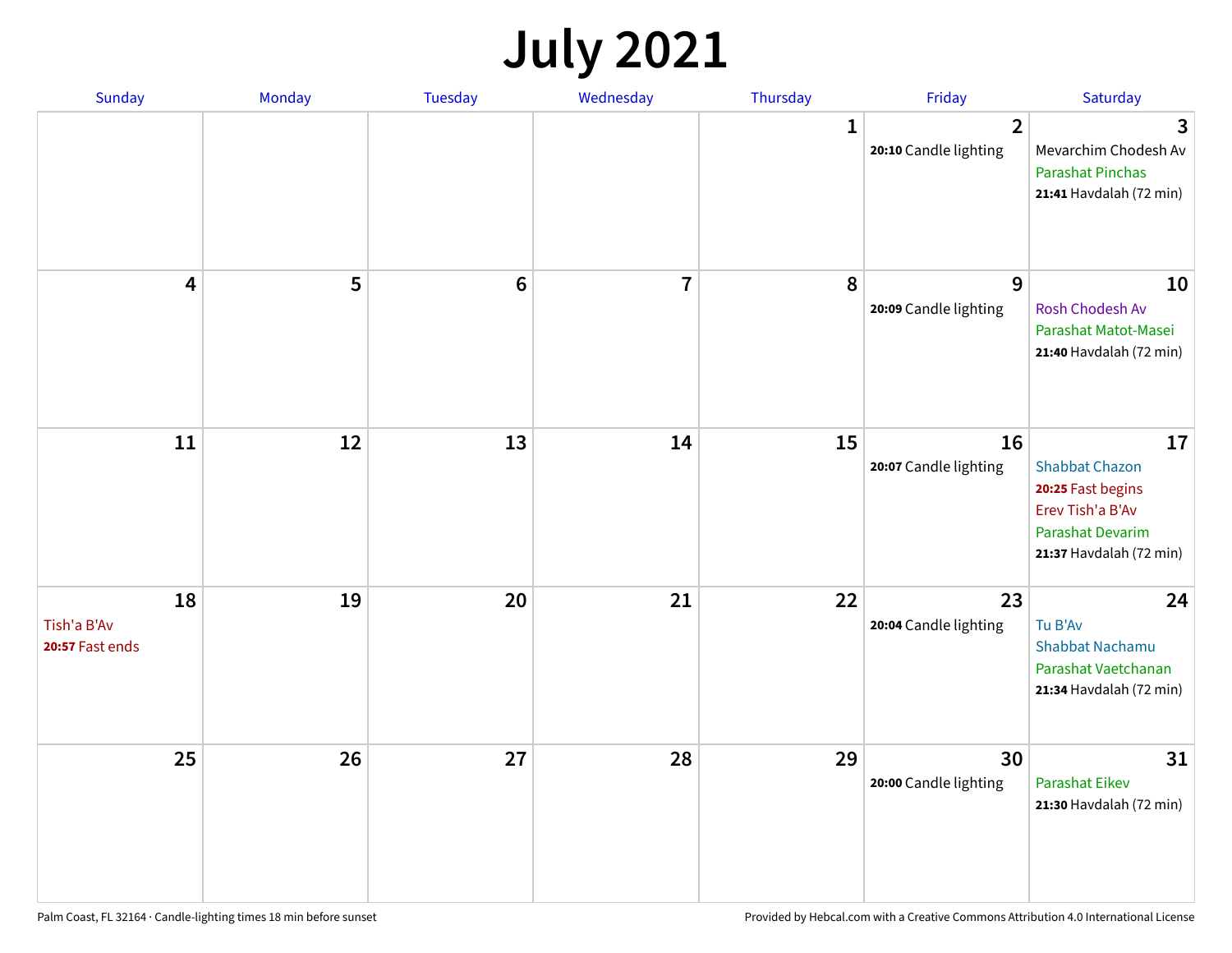# **August 2021**

| Sunday                 | Monday                                           | Tuesday | Wednesday | Thursday | Friday                                  | Saturday                                                                                       |
|------------------------|--------------------------------------------------|---------|-----------|----------|-----------------------------------------|------------------------------------------------------------------------------------------------|
| $\mathbf{1}$           | $\overline{2}$                                   | 3       | 4         | 5        | $6\phantom{1}$<br>19:55 Candle lighting | $\overline{\mathbf{7}}$<br>Mevarchim Chodesh Elul<br>Parashat Re'eh<br>21:24 Havdalah (72 min) |
| 8<br>Rosh Chodesh Elul | 9<br>Rosh Hashana LaBehemot<br>Rosh Chodesh Elul | 10      | 11        | 12       | 13<br>19:48 Candle lighting             | 14<br><b>Parashat Shoftim</b><br>21:18 Havdalah (72 min)                                       |
| 15                     | 16                                               | 17      | 18        | 19       | 20<br>19:41 Candle lighting             | 21<br>Parashat Ki Teitzei<br>21:11 Havdalah (72 min)                                           |
| 22                     | 23                                               | 24      | 25        | 26       | 27<br>19:34 Candle lighting             | 28<br>Leil Selichot<br>Parashat Ki Tavo<br>21:03 Havdalah (72 min)                             |
| 29                     | 30                                               | 31      |           |          |                                         |                                                                                                |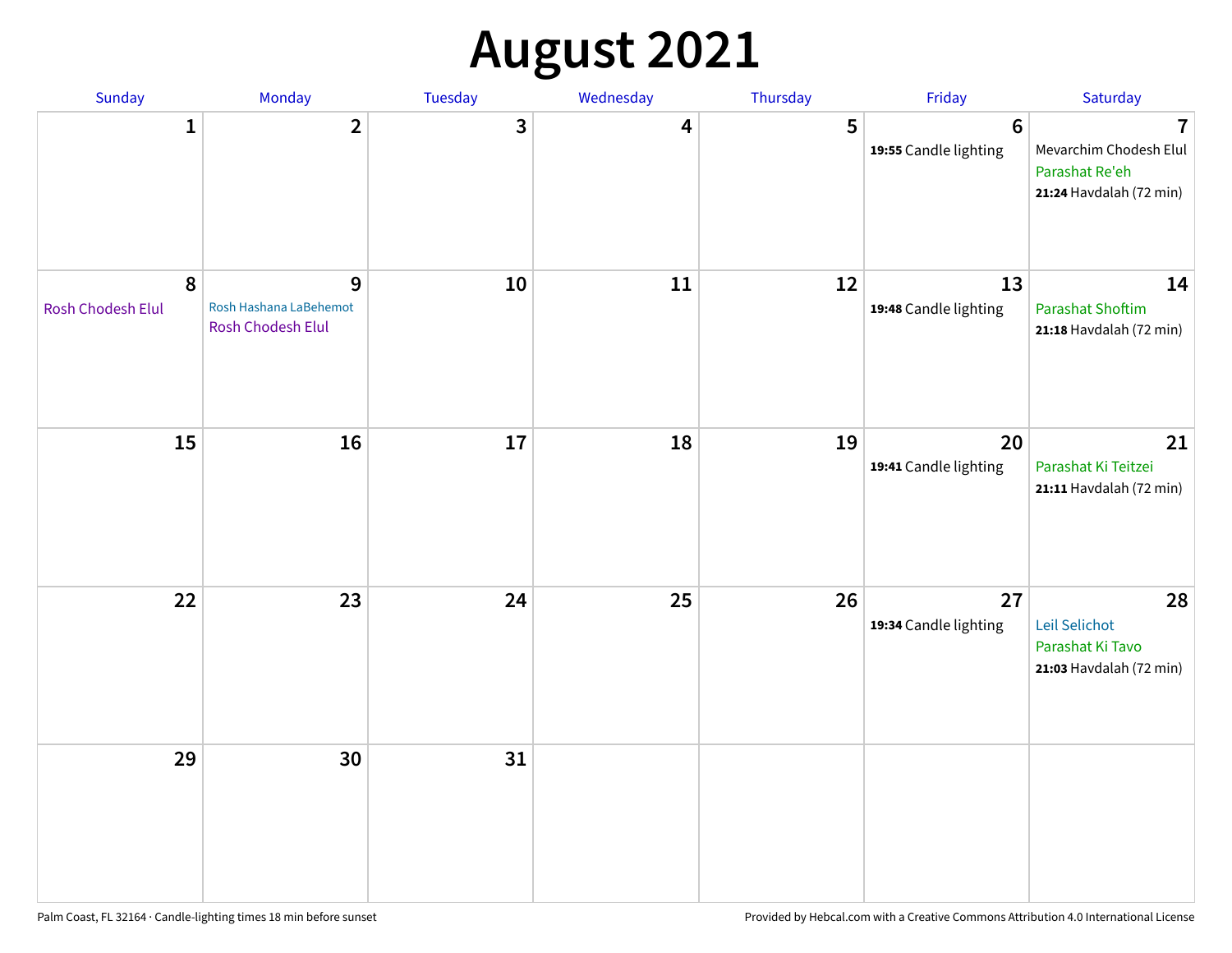# **September 2021**

| <b>Sunday</b>          | Monday                                                        | <b>Tuesday</b>                                               | Wednesday                                              | Thursday                                                          | Friday                                          | Saturday                                                                    |
|------------------------|---------------------------------------------------------------|--------------------------------------------------------------|--------------------------------------------------------|-------------------------------------------------------------------|-------------------------------------------------|-----------------------------------------------------------------------------|
|                        |                                                               |                                                              | 1                                                      | $\overline{2}$                                                    | 3<br>19:26 Candle lighting                      | 4<br>Parashat Nitzavim<br>20:55 Havdalah (72 min)                           |
| 5                      | $6\phantom{1}6$<br>Erev Rosh Hashana<br>19:22 Candle lighting | $\overline{7}$<br>Rosh Hashana 5782<br>20:51 Candle lighting | 8<br><b>Rosh Hashana II</b><br>20:50 Havdalah (72 min) | 9<br>05:55 Fast begins<br><b>Tzom Gedaliah</b><br>20:06 Fast ends | 10<br>19:17 Candle lighting                     | 11<br><b>Shabbat Shuva</b><br>Parashat Vayeilech<br>20:47 Havdalah (72 min) |
| 12                     | 13                                                            | 14                                                           | 15<br><b>Erev Yom Kippur</b><br>19:11 Candle lighting  | 16<br><b>Yom Kippur</b><br>20:40 Havdalah (72 min)                | 17<br>19:09 Candle lighting                     | 18<br>Parashat Ha'Azinu<br>20:38 Havdalah (72 min)                          |
| 19                     | 20<br><b>Erev Sukkot</b><br>19:05 Candle lighting             | 21<br>Sukkot I<br>20:34 Candle lighting                      | 22<br><b>Sukkot II</b><br>20:33 Havdalah (72 min)      | 23<br>Sukkot III (CH"M)                                           | 24<br>Sukkot IV (CH"M)<br>19:00 Candle lighting | 25<br>Sukkot V (CH"M)<br>20:29 Havdalah (72 min)                            |
| 26<br>Sukkot VI (CH"M) | 27<br>Sukkot VII (Hoshana Raba)<br>18:56 Candle lighting      | 28<br><b>Shmini Atzeret</b><br>20:26 Candle lighting         | 29<br><b>Simchat Torah</b><br>20:24 Havdalah (72 min)  | 30                                                                |                                                 |                                                                             |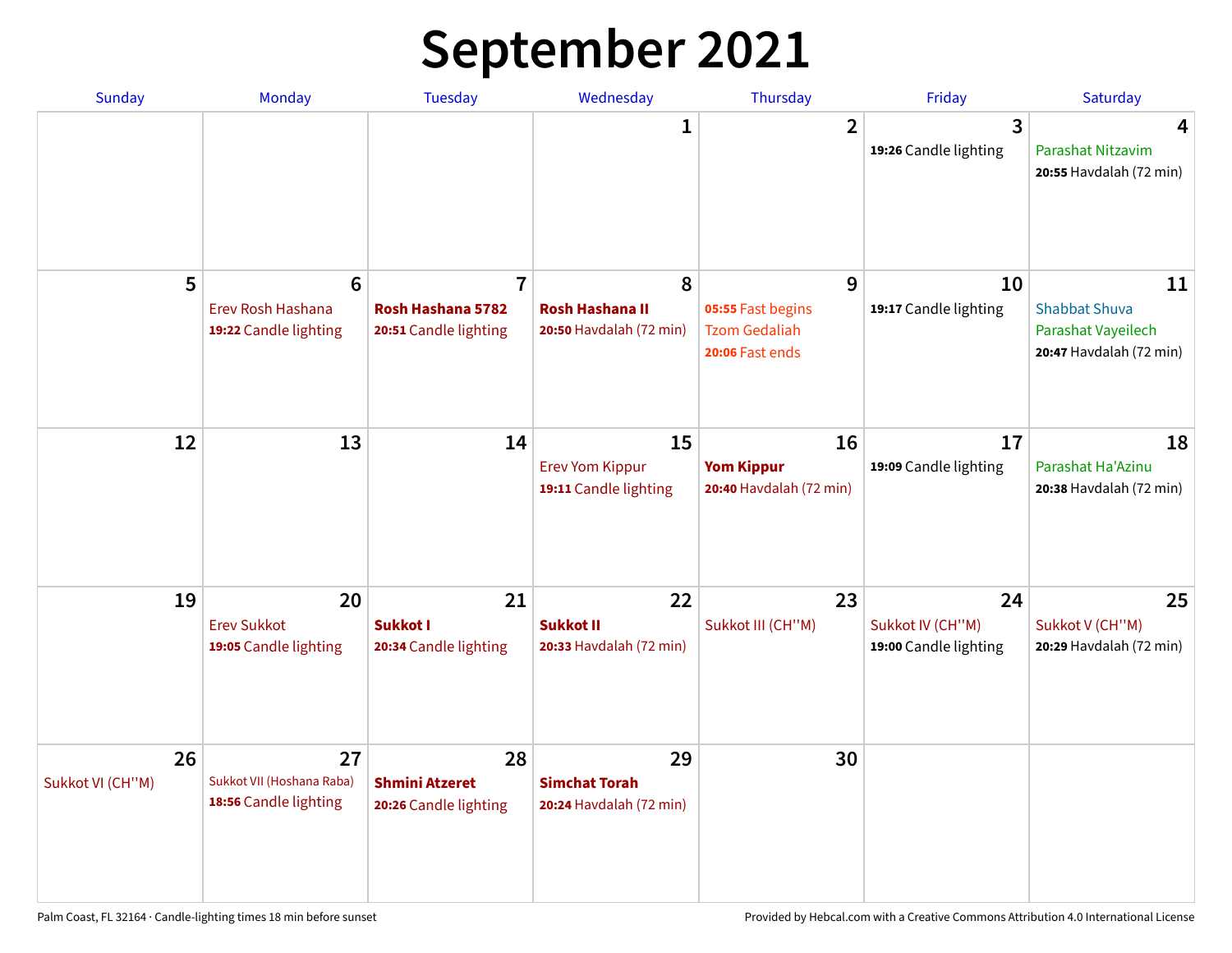#### **October 2021**

| Sunday | Monday | Tuesday | Wednesday                                | Thursday                                                        | Friday                                | Saturday                                                                               |
|--------|--------|---------|------------------------------------------|-----------------------------------------------------------------|---------------------------------------|----------------------------------------------------------------------------------------|
|        |        |         |                                          |                                                                 | $\mathbf{1}$<br>18:52 Candle lighting | 2<br>Mevarchim Chodesh Cheshvan<br><b>Parashat Bereshit</b><br>20:21 Havdalah (72 min) |
| 3      | 4      | 5       | $6\phantom{1}6$<br>Rosh Chodesh Cheshvan | $\overline{7}$<br>Rosh Chodesh Cheshvan   18:43 Candle lighting | 8                                     | 9<br>Parashat Noach<br>20:13 Havdalah (72 min)                                         |
| 10     | 11     | 12      | 13<br>Yom HaAliyah School Observance     | 14                                                              | 15<br>18:36 Candle lighting           | 16<br>Parashat Lech-Lecha<br>20:05 Havdalah (72 min)                                   |
| 17     | 18     | 19      | 20                                       | 21                                                              | 22<br>18:28 Candle lighting           | 23<br>Parashat Vayera<br>19:58 Havdalah (72 min)                                       |
| 24     | 25     | 26      | 27                                       | 28                                                              | 29<br>18:22 Candle lighting           | 30<br>Mevarchim Chodesh Kislev<br>Parashat Chayei Sara<br>19:52 Havdalah (72 min)      |
| 31     |        |         |                                          |                                                                 |                                       |                                                                                        |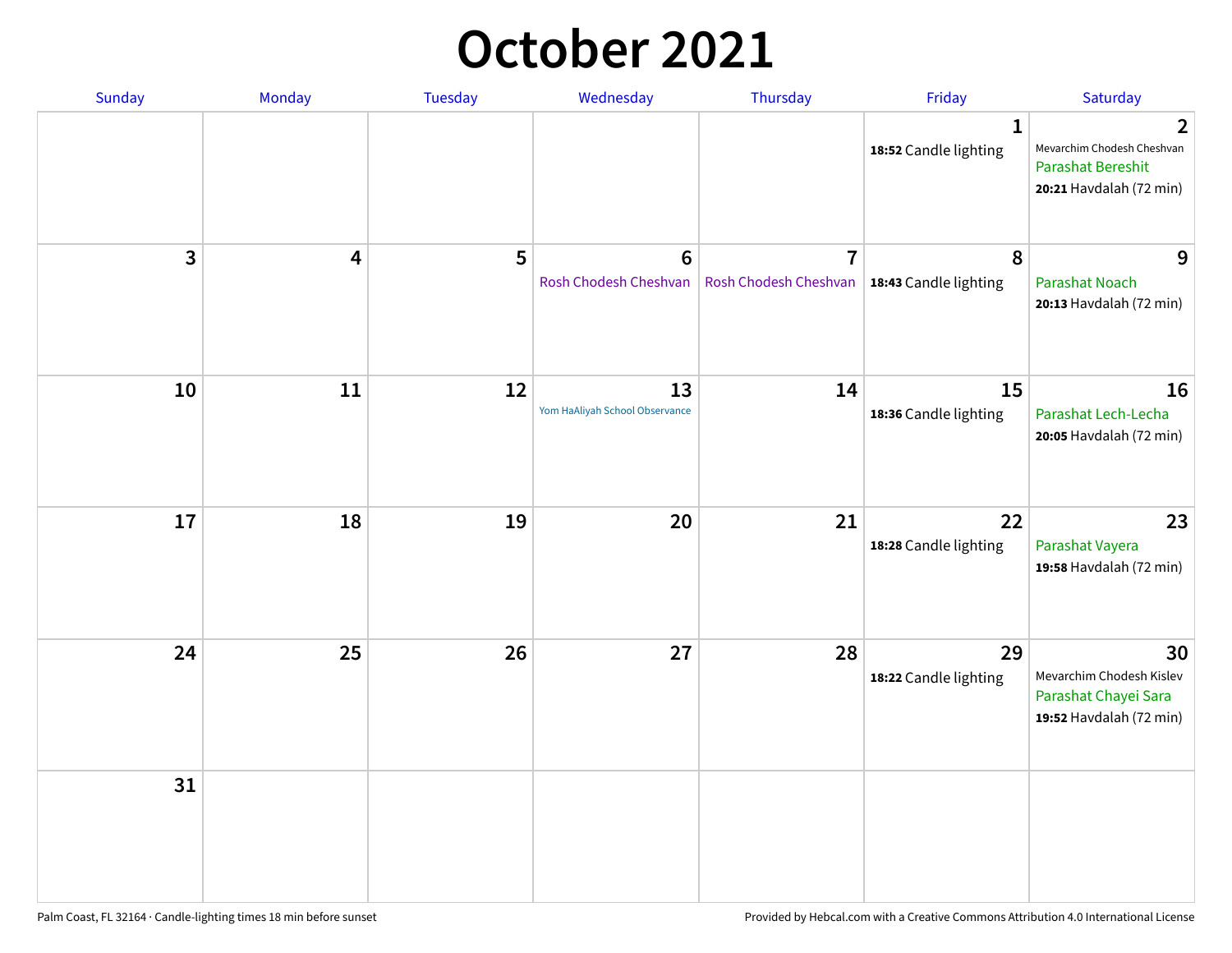#### **November 2021**

| Sunday         | Monday                                                           | Tuesday                         | Wednesday    | Thursday               | Friday                                            | Saturday                                                                      |
|----------------|------------------------------------------------------------------|---------------------------------|--------------|------------------------|---------------------------------------------------|-------------------------------------------------------------------------------|
|                | $\mathbf 1$                                                      | $\overline{2}$                  | $\mathbf{3}$ | $\overline{4}$<br>Sigd | 5<br>Rosh Chodesh Kislev<br>18:17 Candle lighting | $6\phantom{1}6$<br><b>Parashat Toldot</b><br>19:47 Havdalah (72 min)          |
| $\overline{7}$ | 8                                                                | 9                               | 10           | 11                     | 12<br>17:12 Candle lighting                       | 13<br>Parashat Vayetzei<br>18:42 Havdalah (72 min)                            |
| 14             | 15                                                               | 16                              | 17           | 18                     | 19<br>17:09 Candle lighting                       | 20<br>Parashat Vayishlach<br>18:40 Havdalah (72 min)                          |
| 21             | 22                                                               | 23                              | 24           | 25                     | 26<br>17:08 Candle lighting                       | 27<br>Mevarchim Chodesh Tevet<br>Parashat Vayeshev<br>18:38 Havdalah (72 min) |
| 28             | 29<br>17:52 Chanukah: 1 Candle $\vert$ 17:52 Chanukah: 2 Candles | 30<br>17:52 Chanukah: 3 Candles |              |                        |                                                   |                                                                               |